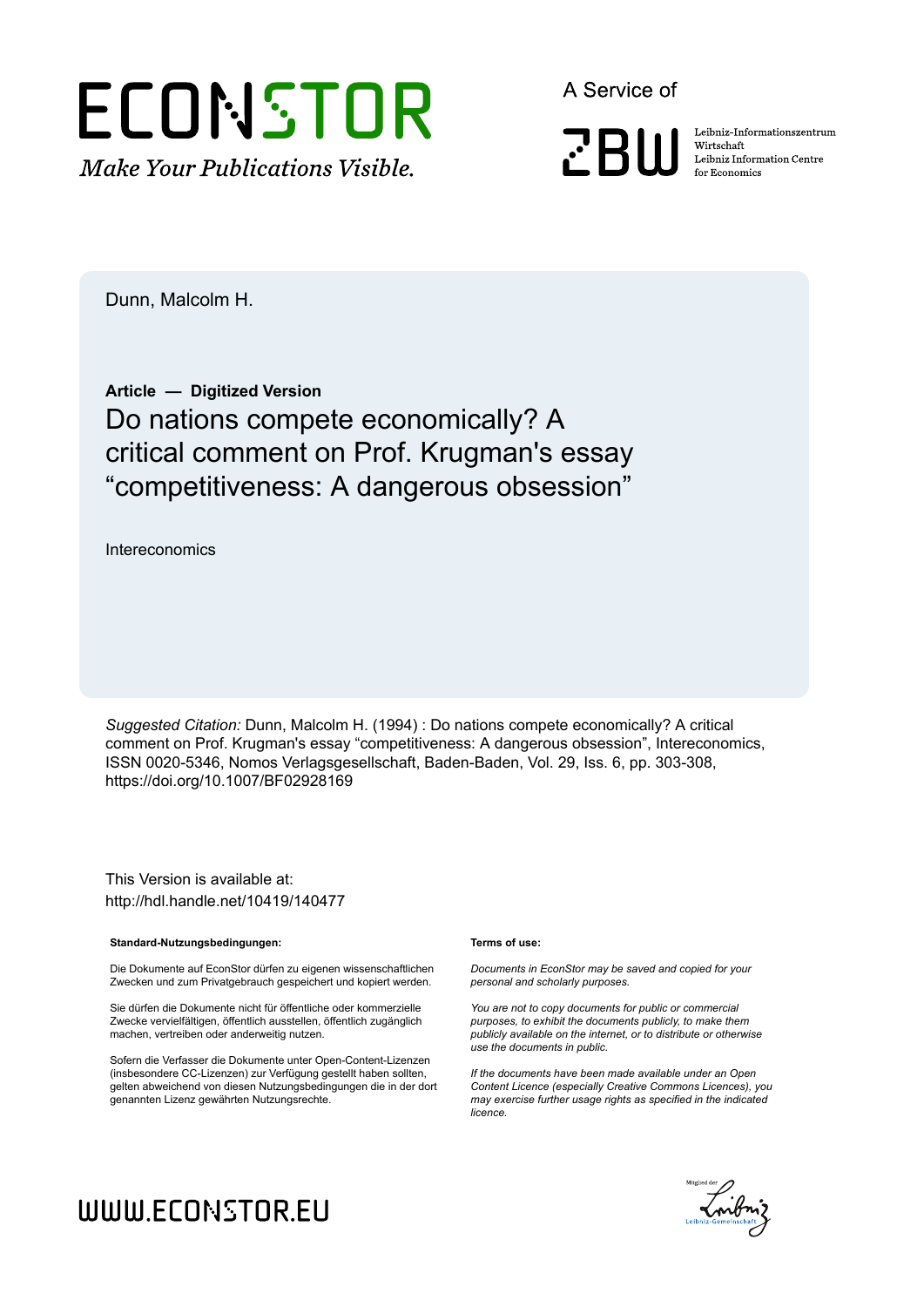Malcolm H. Dunn\*

## **Do Nations Compete Economically? A Critical Comment on Prof. Krugman's Essay "Competitiveness: A Dangerous Obsession"**

*As opposed to the common idea that a country's economic fortunes are largely determined by its success on world markets, Paul R. Krugman, Professor of Economics at the Massachusetts Institute of Technology, holds the view that the world's leading nations are not to any important degree in competition with one another. The following article takes a different view.* 

**E** conomists often take it for granted that the major economic problem facing any modern industrial economy is essentially one of competing on world markets. No wonder that so many books and articles have been published on this subject recently.<sup>1</sup> Many of them focus on the Triad, i.e. the economic rivalry between the United States, Japan and the European Community on world markets. Others concentrate on econometric and more theoretical problems such as, "How can we measure competitiveness of nations correctly?" or "What are the main factors determining a nation's competitiveness?"

As opposed to the common idea that a country's economic fortunes are largely determined by its success on world markets, Prof. Krugman (MIT) holds the view that the world's leading nations are not to any important degree in economic competition with one another, nor can any of their major economic problems be attributed to failures to compete on world markets. Beyond that, "thinking in terms of competitiveness leads, directly and indirectly, to bad economic policies on a wide range of issues..." (p. 30).<sup>2</sup> Instead of blaming foreign competition for the economic malaise of the world's leading nations, international factors have played a surprisingly small role in the economic difficulties of these countries. The problems are  $-$  according to Prof. Krugman  $-$  mostly home-made.

This article takes a different view. First, it argues that nations *do* compete economically, though in a different way than corporations do. Second, it tries to explain why defining the competitiveness of nations is so difficult and why so many definitions and measures are misleading. Third, it points out that *thinking* in terms of competitiveness is not threatening the international

economic system whereas the *competitive nature* of this system is: it embraces destabilizing forces which make building an institutional competitive framework an important task of economic policy.

#### **Prof. Krugman's Line of Reasoning**

Prof. Krugman begins his criticism with a comparison. If the term "competitiveness" is attributed to a corporation, we mean that the corporation's market position is sustainable, whereas the term"uncompetitiveness" refers to a situation where the corporation will cease to exist. Countries, however, *"do* not go out of business". This makes the concept of national competitiveness "elusive". Still, a few authors have tried to cope with this difficulty by defining national competitiveness as the combination of favourable trade performance often combined with a different factor, like per capita standard of living in a country, as did Laura D'Andrea Tyson 1991.<sup>3</sup> There we find

<sup>\*</sup> University of Frankfurt, Germany.

Krugmanrefersto Lester C. Thurow: HeadtoHead: The Coming Economic Battle among Japan, Europe, and America, New York 1992; Ira C. Magaziner and Robert B. Reich: Minding America's Business: The Decline and Rise of the American Economy, New York 1983; Ira C. Magaziner and Mark Patinkin: TheSilentWar: Inside the Global Business Battles Shaping America's Future, New York 1990; Edward N. Luttwak: The Endangered American Dream: Howto Stop the United States from Becoming aThird World Country and How to Win the Geo-economic Struggle for Industrial Supremacy, New York1993; Kevin P. Phillips: StayingonTop:TheBusinessCase for a National Industrial Strategy, New York 1984; Clyde V. Pre-<br>stow itz, Jr.: Trading Places: How We Allowed Japan to Take the Lead, New York 1988; William S. Dietrich: In the Shadow of the Rising Sun: The Political Roots of American Economic Decline, University Park (Pennsylvania State University Press) 1991; Jeffrey E. Garten: A Cold Peace: America, Japan, Germany, and the Struggle for Supremacy, New York 1992; and Wayne Sandholtz et al.: The Highest Stakes: The Economic Foundations of the Next Security System, Berkeley Roundtable on the International Economy (Oxford University Press), 1992.

<sup>&</sup>lt;sup>2</sup> All quotations of this article refer to Prof. Krugman's essay "Competitiveness: A Dangerous Obsession" published in Foreign Affairs, March/April 1994, Vol. 73, No. 2, pp. 28-44, if not otherwise cited.

<sup>&</sup>lt;sup>3</sup> Laura D'Andrea Tyson: Who's Bashing Whom? Trade Conflict in High-Technology Industries, Washington 1992.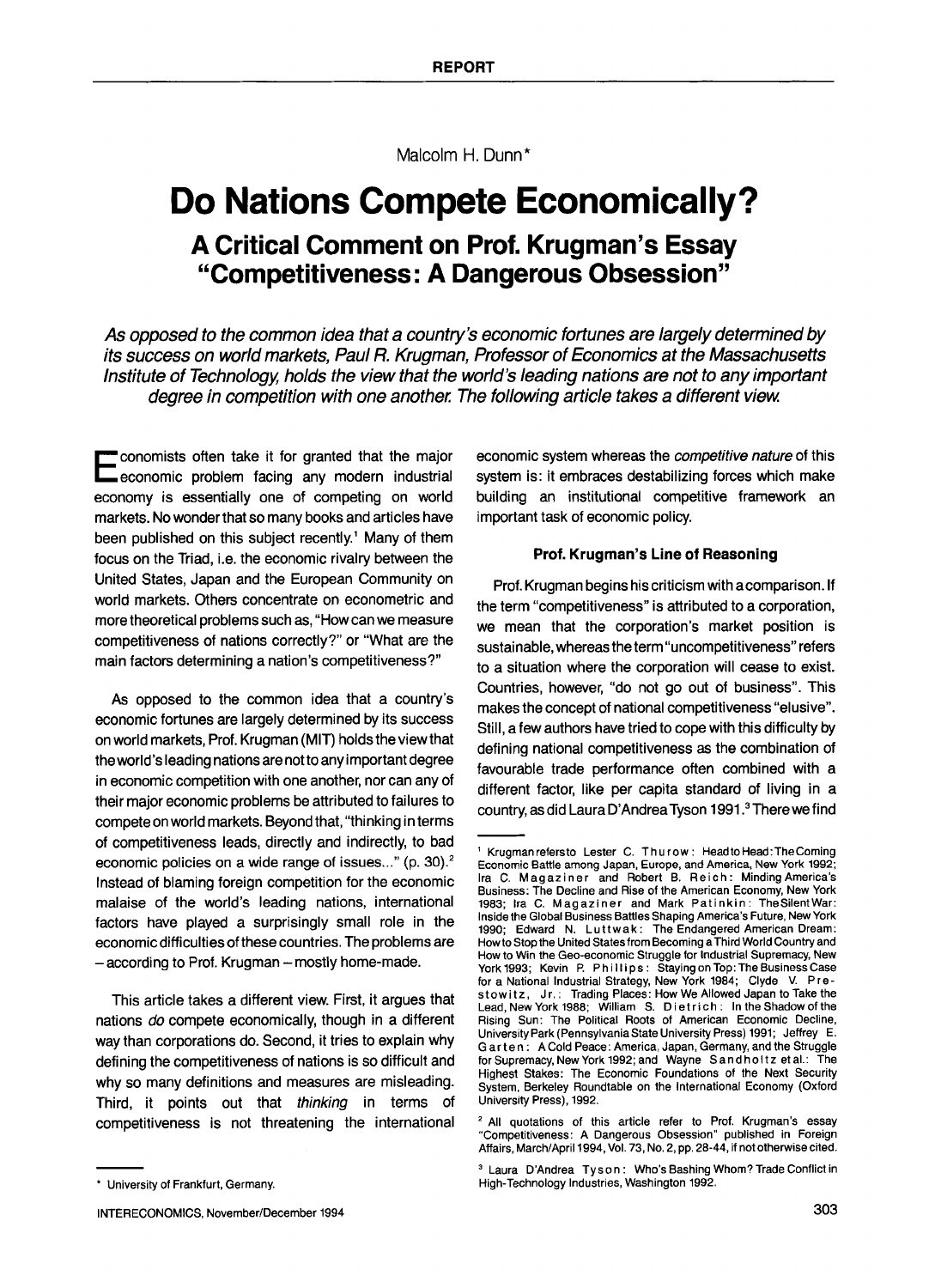competitiveness defined as "our ability to produce goods and services that meet the test of international competition while our citizens enjoy a standard of living that is both rising and sustainable" (p. 1). Other authors choose similar definitions whose common characteristic is the importance of international trade balance to a nation's competitiveness and wealth.

According to Prof. Krugman these definitions are misleading for two reasons. First, their explanatory power is limited and second, they are empirically wrong. They are limited because they only refer to national economies where international trade plays a major role. Countries, however, whose economies are not involved in international trade, like the United States in the 50s, are not influenced bythe exchange rate level very much. The living standard of countries with very little international trade is therefore determined almost entirely by domestic factors, primarily by the rate of productivity growth. But even if one looks at those countries where trade plays an important role the hypotheses that the living standard of a country is determined by deteriorating terms of trade needs to be checked against the data. By quoting the national income accounts data published regularly by the US Commerce Department Prof. Krugman demonstrates that the growth rate of living standards is closely linked to the growth rate of domestic productivity  $-$  not productivity relative to competitors.

This leads Prof. Krugman to make an important statement on the nature of international trade. Whereas many authors hold the view that the living standard per capita of a country can only be improved by strengthening the competitive position of its corporations worldwide *at the cost* of other national economies, Prof. Krugman points out that international trade is not a zero-sum game: "If the European economy does well, it need not be at US expense; indeed if anything a successful European economy is likely to help the US economy by providing it with larger markets and selling it goods of superior quality at lower prices" (ibid., p. 34).

The economic interdependence of highly industrialised countries is not denied in this argumentation, but interpreted differently: the view of a "win-lose" competition between the leading economies, as Lester Thurow 1992 put it in his book "Head to Head", is

substituted by a "win-win" relationship of internationally interconnected economies. From this it is not very far to Prof. Krugman's point that the real danger of destabilizing the international trade order results from misleading *thinkingbythe* political elites and their economic advisers. The growing obsession with competitiveness is claimed to be responsible for trade conflicts, i.e. trade wars and protectionism, it could result in wasteful government spending supposedly to enhance the country's competitiveness and, even more important, it could affect the quality of economic discussion and policymaking negatively.

It remains to be explained why then the competitive metaphor is so attractive to many economists, politicians and businessmen. Prof. Krugman treats this question in Part iii of his article. Three reasons or motives are mentioned: "First, competitive images are exciting, and thrills sell tickets... Second, the idea that U.S. economic difficulties hinge crucially on failures in international competition ... makes those difficulties seem easier to solve." And third, "the rhetoric of competitiveness turns out to provide a good way either to justify hard choices or to avoid them" (ibid., p.39). For this reason the world's leaders<sup>4</sup> "have found the competitive metaphor extremely useful as a political device" (ibid., p. 40). Not so Prof. Krugman in his final statement: "So let's start telling the truth: competitiveness is a meaningless word when applied to national economies. And the obsession with competitiveness is both wrong and dangerous" (ibid., p.44).

#### **Nations Do Compete Economically**

In the following I shall explain that countries do compete economically, though in a different way than corporations do. To understand the meaning of competition of countries it seems reasonable to keep in mind that countries are not only economic entities, but defined by political and social features too. The same applies to public policy. Improving the living standard per capita might be an economic objective of a political elite particularly if it is commited to democratic principles,<sup>5</sup> but it is certainly not the only element within the politically defined goal system of a nation. Other motives like gaining bargaining power and influence on other countries, strengthening the country's position in international negotiations and institutions, increasing its prestige and military power, and so on, play an even greater role in public policy.

Ironically Prof. Krugman himself recognizes the point made here, by saying, "Of course, there is always a rivalry for status and power - countries that grow faster will see their political rank rise." But instead of taking this point seriously in order to grasp its economic consequences he

<sup>4</sup> Prof. Krugman refers to Delor's presentation to the leaders of the nations of the European Community and President Clinton's patriotic appeal, calling on the nation to justify painful spending cuts and tax increases.

<sup>&</sup>lt;sup>5</sup> Other élites, particularly of those states ruled by an authoritarian regime, are simply not interested in achieving a higher living standard for the overall majority of people, though they might very well be interested in improving "their" national industry's competitiveness in order to collect rent.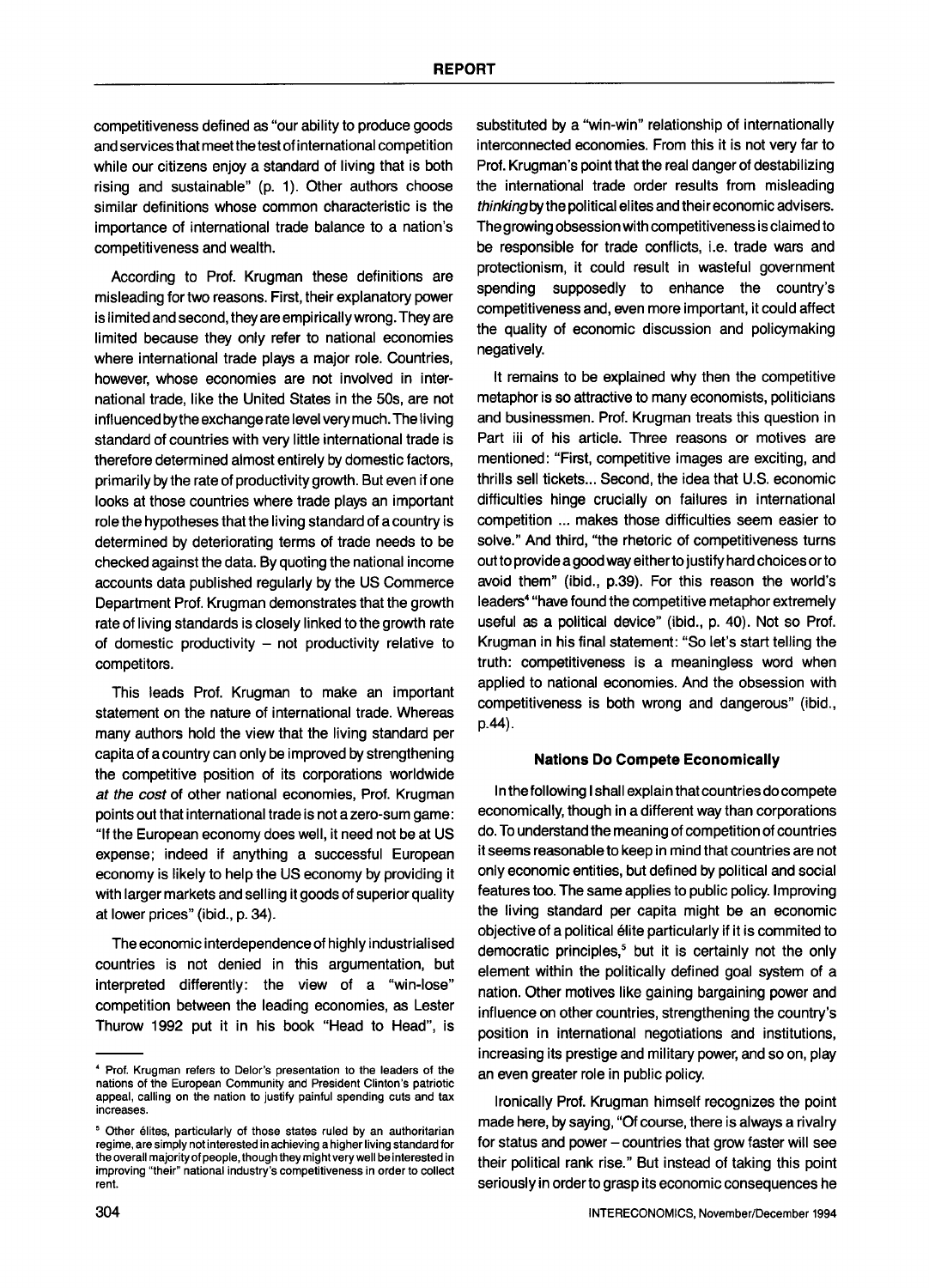continues, "But asserting that Japanese growth diminishes U.S. status is very different from saying that it reduces the U.S. standard of living- and it is the latter that the rhetoric of competitiveness asserts..." (ibid., p. 35).

Perhaps the *rhetoric* of competitiveness identifies the nation's competitiveness with the living standard p.c. but there is no reason to simply accept this view. For example, the rising standard of living in East Germany is not a sign of growing competitiveness of its industry but the effect of an enormous flow of capital aid and public spending on the social services. Or think of Singapore and Hong Kong whose industries meet international competition extremely well despite the fact that the living standard in both countries is comparatively low. In fact, one could easily argue that the competitiveness of a nation's economy depends on the comparative cost advantage including the costs of labour: the lower the costs of labour per unit of output in one industry compared to other competing industries in other countries the higher the competitiveness of this particular industry will be keeping all other factors unchanged. Many less developed countries spring to mind whose industry's competitiveness almost entirely depends on the nation's comparatively low wage level and therefore lower living standard. But even in highly industrialized countries, like Germany and Japan, the competitiveness of a national economy is at least to some extent dependent on the existing wage level of the overall economy.

Anyhow, it makes sense to distinguish carefully between the competitiveness of a country  $-$  a term which refers to the economic strength of a national economy on world markets **-** and its *possible* consequences, i.e. increasing or decreasing living standards in a particular country during a certain period of time. In fact, understanding the nature of competition of nations does imply a specific goal system *different* from simply increasing the living standard per capita in every country. The meaning of competition  $-$  to quote Morgenstern  $-$  is "one of struggle with others, of fight, of attempting to get ahead, or at least to hold one's place".<sup>6</sup> So, if nations compete economically - which we have not proved yet  $$ one has to find the *movens* which makes competition a "win-lose game". Why should nations compete against each other if they were simply driven by the same motive of improving their people's living standards?

The first step to solve our problem is to consider the preliminary remark again. Political élites in all countries try to gain power and improve their status; this refers as much to the internal as to the external affairs of a country. The power motivation, however, is characterized by its "relativeness". Power is relative because it refers to all players. Power gained by one party implies power lost by other parties. As Chakraborty<sup>7</sup> correctly points out, power relations are a typical example of "zero-sum games".

One could of course argue that we are not dealing with politics but with economics and competition in the field of political influence is not the same as gaining competitiveness economically. Correct! But no-one will deny that political motives affect the way nations act economically. The key point here is that the "win-lose" character of power motivation *determinesthe* way nations act economically, too.

First, striving for power is economically relevant because the realization of this political objective is closely linked to a nation's economic resources. States (or their political élites) treat their economy as the major source of economic means they need to achieve politically defined national interests: they demand taxes from their citizens and thus monopolize parts of the resou rces of society, they collect customs duties from their trading partners and borrow money from internal and external capital markets to finance their budgets. They establish an institutional framework of laws and regulations to reduce the transaction costs of business and spend money to promote their nation's industries in various ways. Finally, they recognize their economy's dependence upon international business when they compare the attractiveness of their country as a location of international business.

Second, in undertaking all these measures countries *compare themselves:* the more economic resources a country possesses *relative* to other countries, the more funds it can raise from its society without deteriorating its economic potential, the higher the attractiveness of a nation as a location of international business is compared to other locations and the more its national currency is accepted worldwide as a means of capital accumulation, the higher the economic and political power of a nation will be, keeping all other factors constant. Countries compete economically because they compete politically to gain regional and worldwide power and influence. Countries do not go out of business, but they might very well become dependent upon other countries to such an extent that their sovereignty is undermined. $8$ 

<sup>&</sup>lt;sup>8</sup> Oskar Morgenstern: Thirteen Critical Points in Economic Theory: An Interpretation, in: Journal of Economic Literature, Vol. 10, 1972, pp. 1163-1189, here p. 1164.

<sup>&</sup>lt;sup>7</sup> Cf. Rabindra N. Chakraborty: Der Nord-Süd-Konflikt als Problem der Konsensfindug bei konfligierenden Zielen, in: Konjunkturpolitik, No. 5, 1991, pp. 296-315.

<sup>&</sup>lt;sup>8</sup> As Prestowitz correctly points out: "In the extreme, loss of economic competitiveness can weaken national security and cause greater vulnerability to political regimes and international cartels that may severely constrain a country's economic potential." (Clyde V. Prestowitz, Jr.: Playing to Win, in: Foreign Affairs, Vol. 73, No. 4, 1994, pp. 186-189, here p. 188.)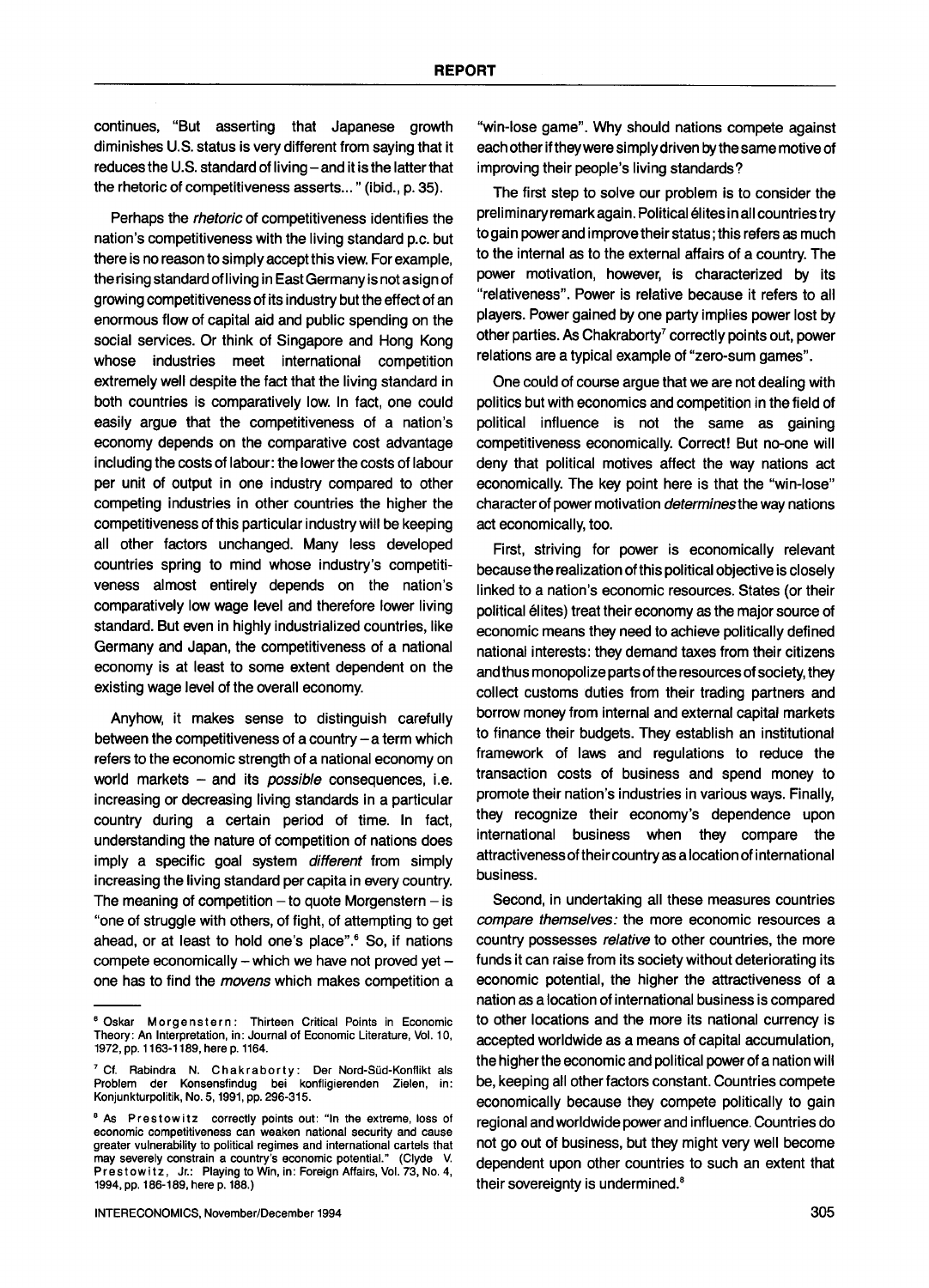Third, as countries compete economically and promote their nation's industries trade *might* become a "zero-sum game". Take the Saudi Arabian order for \$6 billion of new airplanes as an example. The Europeans and the Americans make airplanes. The decision to give the order to US producers was influenced by political considerations of both governments. The welfare effects are obvious. The USAwill gain jobs and income that Europe might have had but lost. 9 Further examples howcountries promote certain industries in worldwide competition spring to mind: Concorde, Airbus, Transrapid, etc. Clearly, all these examples demonstrate that trade is not always a "plussum game" as Prof. Krugman seems to indicate in his essay.

What makes things difficult to understand is the way this kind of politico-economic competition defines the "home basis" of a nation's economic potential. Contrary to the mercantilist state of former days, the term "national economy" does no longer refer to corporations who have their home basis within the country; rather it includes all kinds of business activities which *in totalcontribute* to the growth of a nation's GNP. In other words, the distinction between foreign and home based corporations becomes irrelevant from a political point of view if and as much as these firms contribute to the growth of the nation's purchasing power. In this sense an American transplant of General Motors like Opel in Germany is as much a German corporation as Volkswagen is. As we shall see in due course the difficulties of measuring the competitiveness of nations arise from the interconnectedness of international business relations and from the *inter*nationalist manner in which *nationalinterests* are pursued nowadays.

#### **Measuring Competitiveness**

Prof. Krugman discusses the competitiveness of nations from the viewpoint of looking at the effects of international trade on the living standard per capita of a country. Not suprisingly he reaches the conclusion that the living standard depends on domestic factors particularly if trade plays a minor role in the home economy as is the case for the USA. But does this really mean that trade balances are unimportant to grasp the development of a nation's competitiveness as Prof. Krugman seems to indicate?

The growing trade surplus of Japan's industry is as

much a sign of gaining competitiveness in world markets as - on the other hand - the stable trade deficit of Great Britain demonstrates the decline of Britain's industry. Yet, every change of trade balances as an indicator of competitiveness needs to be interpreted carefully.<sup>10</sup> If, to take an example mentioned by Prof. Krugman, a country like Mexico "was forced to run huge trade surpluses in the 1980s in order to pay the interest on its foreign debt" and "began to run large trade deficits after 1990 as foreign investors ... began to pour in new funds" (ibid., p.31) then this clearly demonstrates that for trade balances to have an explanatory power we must first gain insight into the general development of a nation's purchasing power.<sup>11</sup>

To measure competitiveness it is important to keep in mind that the underlying economic factors measured by an indicator (or a set of indicators) really correspond to the economic features of a country's economy. The strength of the US economy, for example, never rested on its export performance. As Prof. Krugman correctly points out, even today, US exports are only 10 percent of the value-added in the economy. The trade balance therefore is not an adequate indicator of the competitiveness of the US economy (as it is for trading nations like Germany and Japan). But that does not mean that international competition played a minor role for the US economy and its performance as Prof. Krugman claims.

On the contrary, the competitiveness of the US economy became apparent in the high productivity of its industries and in increasing values of foreign direct investment after World War I1. US corporations were so competitive that they could finance transplants all over the world which not only contributed to the economic recovery of other countries but also to the growth of the US economy in general and thereby led to an increasing demand for the American currency as universal money. The steady rise of a national currency might therefore be a better indicator of a country's growing competitiveness than the trade balance is. $12$ 

No doubt, these examples already illustrate the

<sup>9</sup> Cf. ibid., p. 187.

<sup>&</sup>lt;sup>10</sup> Here Prof. Krugman is right again claiming that "in both theory and practice a trade surplus may be a sign of national weakness, a deficit a sign of strength." (ibid., p.31) However, it is a funny way to argue *against*  the concept of competitiveness by stating that the *consequences* of international competition, i.e. "national weakness" and "strength", cannot be measured by taking trade balances into account *only!* 

<sup>&</sup>lt;sup>11</sup> The same applies to a nation's capital account. Capital exports may indicate the capital growth of the home based industries which begin to invest in foreign locations in order to exploit the productive resources abroad, yet increasing capital exports may also be a sign of capital flight caused by an increasing inflation rate and comparatively high production costs.

<sup>&</sup>lt;sup>12</sup> Yet, this need not be so. The rise of the American dollar between 1980 and 1985 was not a sign of an increasing competitiveness of the US economy but the consequence of a high level of interest rates demanded to finance an increasing government debt. As a consequence "American firms found it more difficultto export at a profit, and those producing for the domestic market faced stiffer foreign competition. That is, the economy became less competitive. After 1985 the dollar fell, so relative costs fell too. America became more competitive." The Economist, 1994, Vol. 331, p. 15.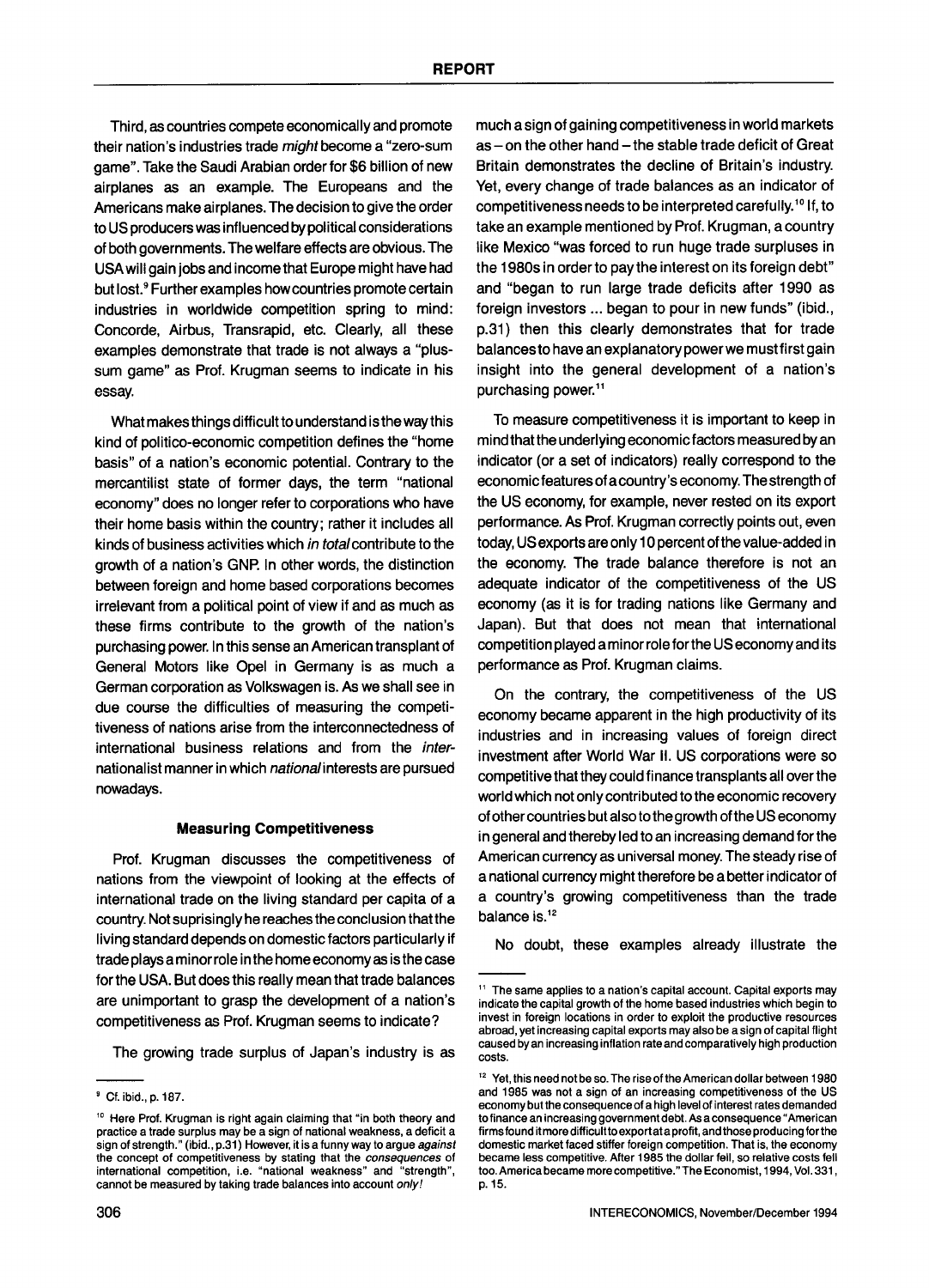difficulties in measuring the competitiveness of a national economy by using *one* indicator only or by *isolating* one economic factor from its economic environment. Further measurement problems arise because the concept of competitiveness encompasses many factors that impact on a country's macroeconomic performance. They include productivity, technological innovations, investments, export and import prices, trade and capital balances, working conditions, taxes, political stability etc. Measuring competitiveness therefore is always a complex matter of choices and compromises with the available data. 13 As Cohen correctly points out: "Competitiveness is a reconsideration of a broad set of indicators, none of which tells the whole story but that together provide a highly legitimate focus."<sup>14</sup>

What makes things really difficult to evaluate is the fact that the driving factors behind a nation's competitive performance are often interconnected: growing capital exports may indirectly contribute to the trade performance of a country and *vice versa.* The growth of productivity in one country might trigger its export of advanced technologies, which - conversely - enables the producer country to gain productivity benefits from economies of scale. The growth of markets abroad may help the home based economy by providing it with larger markets and, on the other hand, improvements in the quality of the home made products and techniques may contribute to the productivity of other economies if they are exported to them.

The interconnectedness of factors determining a nation's economic competitiveness renders it difficult to *separatecauses* and consequences in every single case. The interdependence of national economies, industries and markets contributes to these methodological difficulties.<sup>15</sup> Finally, the term "competitiveness" often represents a future quantity of a country's performance. As opposed to this, all the indicators with which competitiveness is usually measured represent a past development. The prognostic strength of our judgements therefore depends on the extent to which we are in a position to describe the structural changes of an economy accurately. In such an analysis the term "competitiveness" then includes the flexibility with which a national economy is able to adapt to structural change, or, in the more favourable case, to internally anticipate it. 16

All these difficulties clearly demonstrate that further

research is necessary to identify the factors which determine a nation's competititiveness and to specify the relations amongst them. However, one should not overestimate these measurement problems on the other hand. Many economic terms make sense and are useful despite the fact that they cannot be measured precisely  $$ just think of Adam Smith's "Wealth of Nations". If some of the relevant factors of competitiveness are qualitative or do not lend themselves readily to quantification that does not mean that the theoretical concept itself is meaningless.

#### **What Endangers the International System?**

According to Prof. Krugman *thinking* in terms of competitiveness is dangerous to the international economic system. It might lead to trade conflict, perhaps even to a world trade war. This is a necessary conclusion if one accepts the general idea that every country benefits from world trade thanks to the law of comparative advantage. However, protectionist tendencies do appear and the reason why countries become protectionist is explained by Prof. Krugman: "Most of those who have preached the doctrine of competitiveness have not been old-fashioned protectionists. They want their countries to win the global game, not drop out. But what if, despite its best efforts, a country does not seem to be winning, or lacks confidence that it can?" (Ibid., p. 42)

Contraryto what Prof. Krugman intends to prove his own illustration rests on the realistic assumption that international competition selects winners and losers as does *everycompetition-acompetition* where every player wins is clearly a *contradictio in adjecto-yet* he draws the wrong conclusion from this: "If a country, despite its best efforts does not seem to be winning", then the competitive nature of international economic relations is simply a matter of fact and not merely a fictitious imagination. Indeed, if the dangers of free trade were caused by a theoretical misunderstanding like the one Prof. Krugman claims to have found than they could easily be redressed. The examination of real trade conflicts, however, tells a different story.

Trade conflicts occur because the international economic system is driven by fierce competition of firms

<sup>13</sup> Cf. OECD: OECD's Indicators of International Trade and Competitiveness, by M. Durand, J. Simon and C. Webb., Economics Department, Working Papers, No. 120., Paris 1992, p. 6.

<sup>&</sup>lt;sup>14</sup> Stephen S. Cohen: Speaking Freely, in: Foreign Affairs, Vol. 73, No. 4, 1994, pp. 194-197, here p. 197.

<sup>&</sup>lt;sup>15</sup> This is why Prof. Krugman believes that competitiveness is a meaningless word when applied to national *economies. As* should be clear, however, the key point is not that national economies become larger but that a nation's purchasing power may grow faster than that of other competing nations thereby improving the economic (and political) weight of a country at the cost of other countries.

<sup>&</sup>lt;sup>16</sup> Cf. Malcolm H. Dunn: Competitiveness and Technology Policy: The German Experience, in: Jahrbuch für Nationalökonomie und Statistik, Vol. 210/3-4, 1992, pp. 315-331.